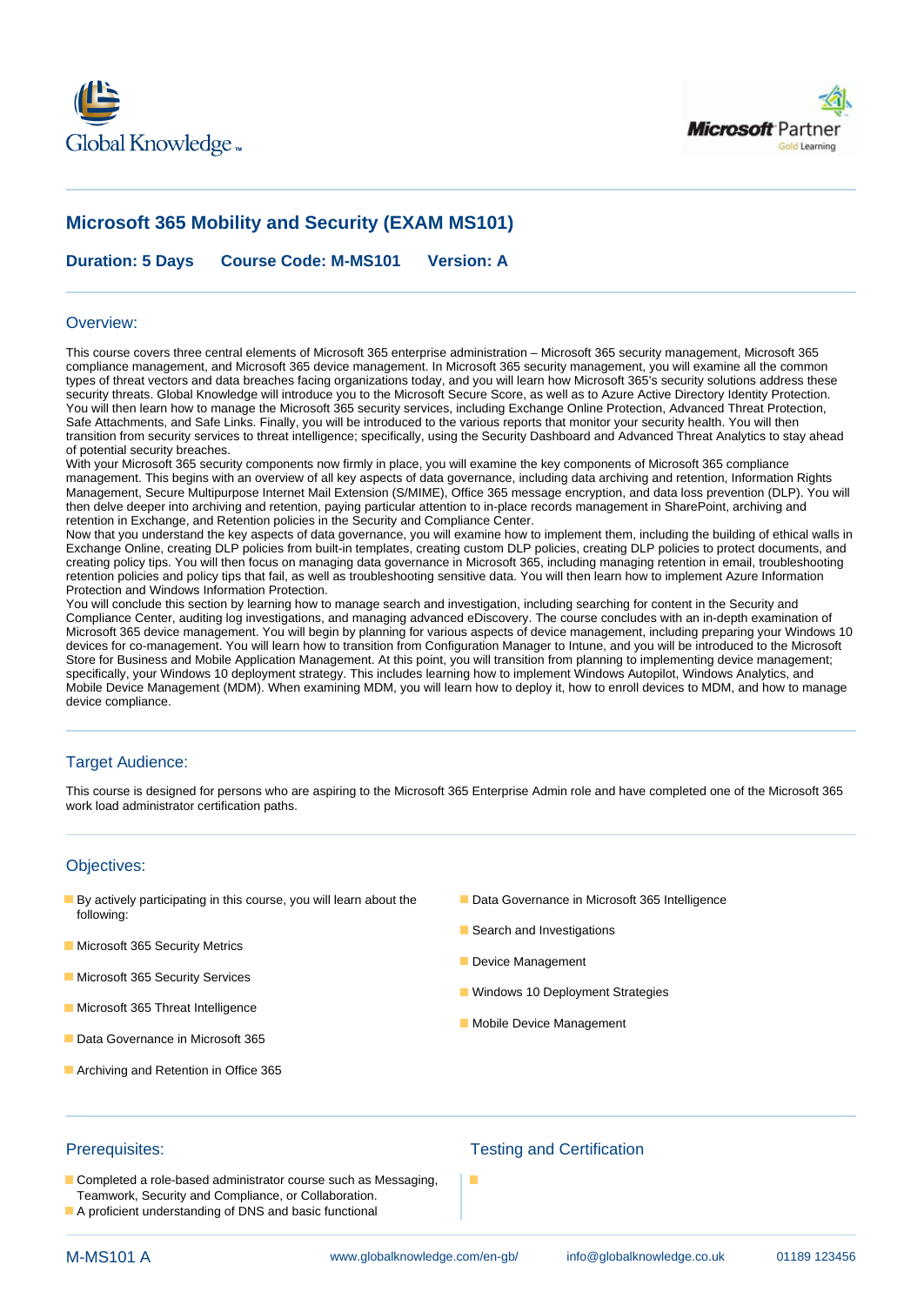experience with Microsoft 365 services. $\overline{\phantom{a}}$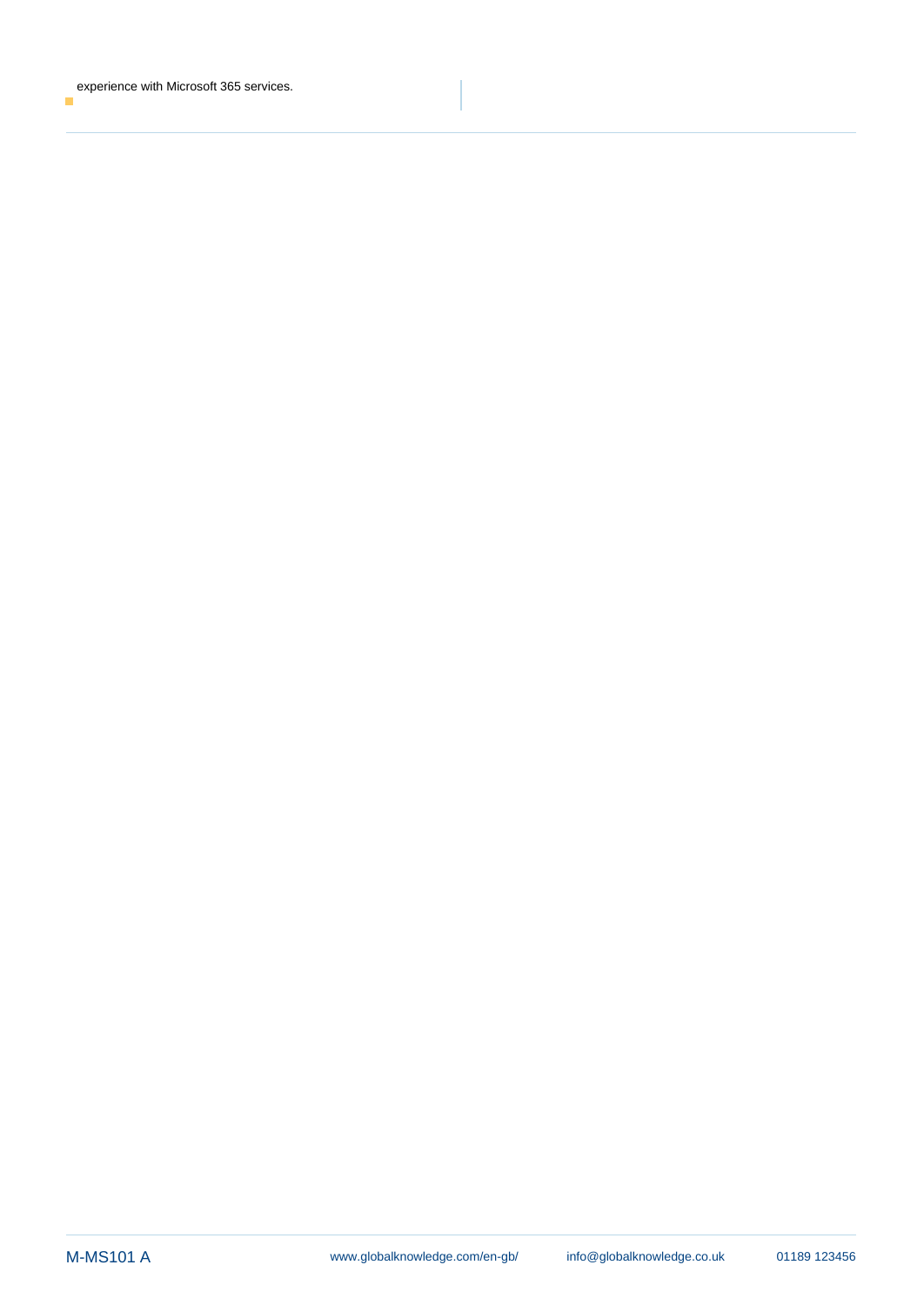## Content:

Security Metrics **Retention** lines and a security Metrics and a security Metric and Retention

- 
- 
- 
- Identity Protection **Exercise 3 Implement Retention** Introduction to Microsoft Store for

Module 2: Managing Your Microsoft 365 Planning for Mobile Application

- Introduction to Exchange Online Protection line method is a set of the Microsoft Module 16: Lab 7 Implement the Microsoft
- 
- **Managing Safe Attachments Needs Needs**
- 
- 

Module 3: Lab 1 - Manage Microsoft 365 Built-in Template for Business for Business Security Services **Creating a Custom DLP Policy** 

- **Exercise 1 Set up a Microsoft 365 Trial Documents Deployment Strategy** Deployment Strategy Tenant **Tenant** Working with Policy Tips lines are a structured with Policy Tips lines and the United Structured Working with Policy Tips
- **Exercise 2 Implement an ATP Safe Links** Windows 10 Deployment Scenarios

Module 4: Microsoft 365 Threat Intelligence Exercise 1 - Manage DLP Policies Activation Strategy

- 
- 
- **Configuring Advanced Threat Analytics line Management** Management Implementing Your Cloud Application Managing Retention in Email

Using the Security Dashboard **Implementing Advanced Features of AIP** Managing Device Compliance

- Policies **Intunction and Contract Contract Contract Contract Contract Contract Contract Contract Contract Contract Contract Contract Contract Contract Contract Contract Contract Contract Contract Contract Contract Contract**
- 
- 
- 

Module 6: Introduction to Data Governance in Information Protection Exercise 5 - Manage and Monitor a Device Microsoft 365 in Intune

- Introduction to Archiving in Microsoft 365 | Investigations
- **Introduction to Retention in Microsoft 365**
- Management Compliance Center
- Introduction to Secure Multipurpose Internet |■ Auditing Log Investigations Mail Extension **Managing Advanced eDiscovery** Mail Extension
- **Introduction to Office 365 Message**
- Introduction to Data Loss Prevention Investigations

365 365 Data

In-Place Records Management in Subject Request **SharePoint** 

Module 1: Introduction to Microsoft 365 Module 8: Lab 3 - Implement Archiving and Module 15: Planning for Device Management

- **Exercise 1 Initialize Compliance in Your Preparing Your Windows 10 Devices for Preparing Your Windows 10 Devices for Security Solutions in Microsoft 365** Organization Co-management Co-management
- **Introduction to Azure Active Directory** and Policies **and Policies** to Intune
	- Policies **Business** Business

Security Services **Module 9: Implementing Data Governance in** Management Microsoft 365 Intelligence

- Introduction to Advanced Threat Protection Planning Your Security and Complaince Store for Business
- **Monitoring and Reports Concernsive Conditional Conditional Condition** of the formulation of the for Business
	-
	-
	-
	-

policy and Safe Attachment policy Module 10: Lab 4 - Implement DLP Policies Inplementing Windows Autopilot

- 
- **Exercise 2 Test MRM and DLP Policies** Resolving Windows 10 Upgrade Errors

Intelligence **Module 11: Managing Data Governance in** Using the Security Dashboard Microsoft 365 Module 18: Implementing Mobile Device

- 
- Implementing Azure Information **Deploying Mobile Device Management**
- 
- **Inplementing Windows Information Exercise 1 - Prepare for implementing Alert Protection Communisties Accord Module 19: Lab 8 - Manage Devices with**

**Exercise 2 - Implement Security Alert Module 12: Lab 5 - Implement AIP and WIP** 

- **Exercise 4 Implement eDiscovery Alerts Protection Exercise 3 Create Intune Policies Exercise 3 Create Intune Policies** 
	-

Module 13: Managing Search and

- Introduction to Information Rights Searching for Content in the Security and
	-
	-

Encryption **Module 14: Lab 6 - Manage Search and** 

- Module 7: Archiving and Retention in Office **Exercise 1 Investigate Your Microsoft** 
	- Exercise 2 Configure and Deploy a Data

- $\blacksquare$  Introduction to Co-management
- 
- Introduction to the Secure Score |■ Exercise 2 Configure Retention Tags |■ Transitioning from Configuration Manager
	-
	-

- Managing Safe Links **Building Ethical Walls in Exchange** Building Ethical Walls in Exchange Exercise 1 Configure the Microsoft Store
	- Creating a Simple DLP Policy from a Fundal Exercise 2 Manage the Microsoft Store

■ Creating a DLP Policy to Protect Module 17: Planning Your Windows 10

- 
- 
- **Planning Your Windows 10 Subscription**
- 
- **Overview of Microsoft 365 Threat Interview of Microsoft 365 Threat Interview Analytics Introduction to Windows Analytics**

- Security **Troubleshooting Data Governance Planning Mobile Device Management** 
	-
- Module 5: Lab 2 Implement Alert Notifications Protection Enrolling Devices to MDM
	-

- Notifications line Exercise 1 Enable Device Management
- **Exercise 3 Implement Group Alerts Exercise 1 Implement Azure Information** Exercise 2 Configure Azure AD for Intune
	-
	- Exercise 2 Implement Windows Exercise 4 Enroll a Windows 10 Device
		-